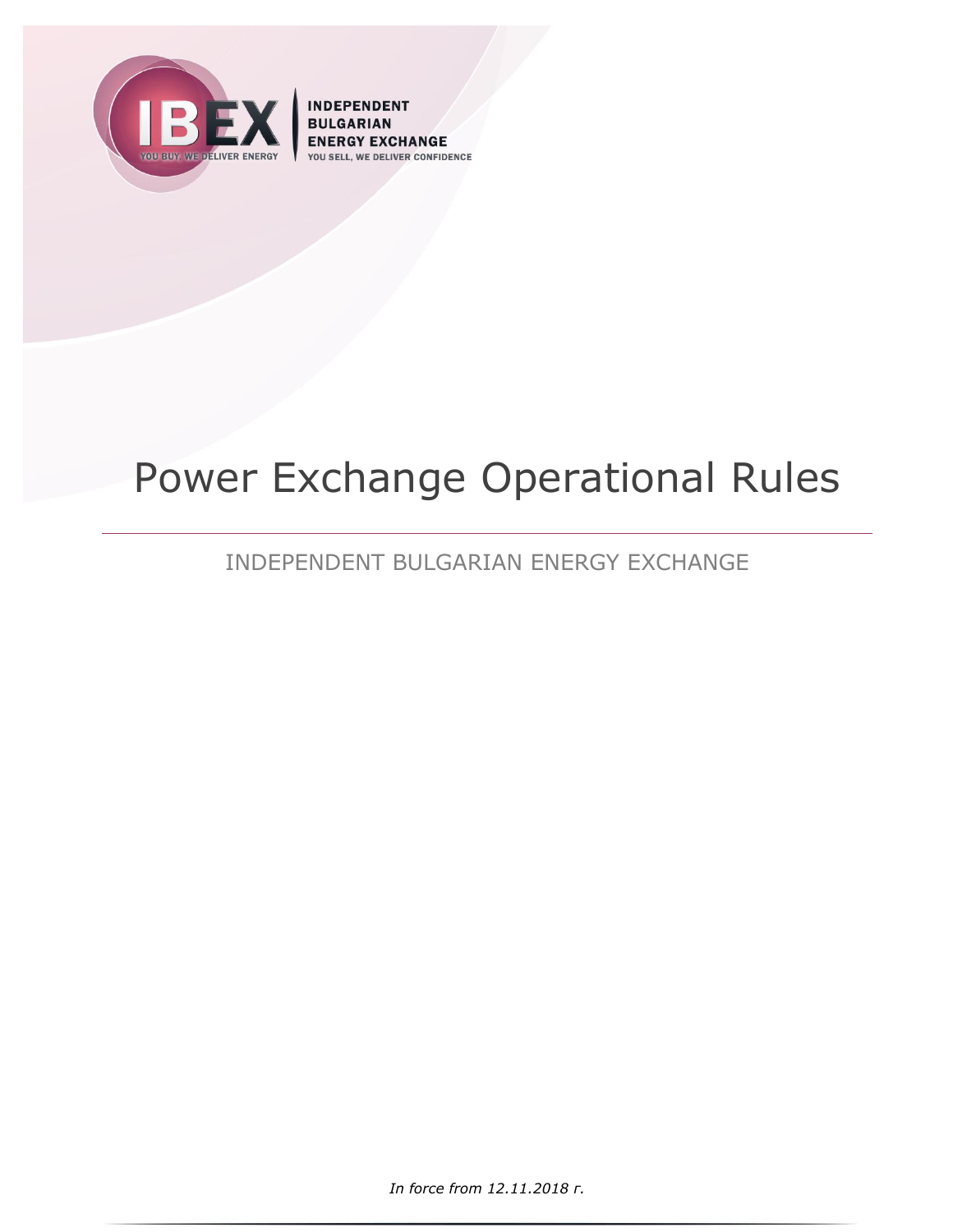# **Table of contents**

# **Appendixes:**

- Operational Rules Day Ahead market segment  $1.$
- Operational rules Intraday market segment  $2.$
- Settlement Rules DAM and IDM  $3.$
- Market conduct rules  $4.$
- Definitions 5.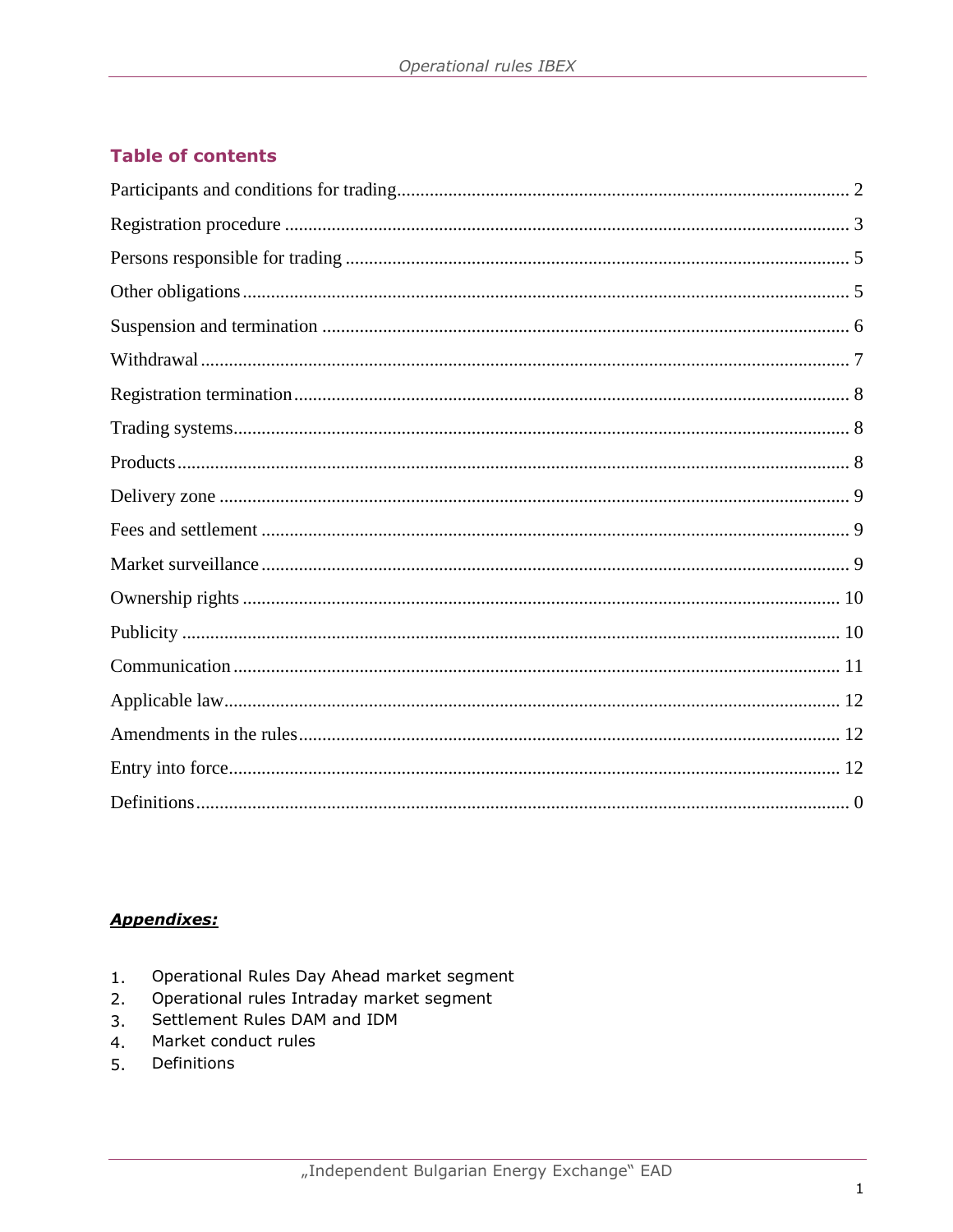#### **Chapter I. General provisions**

- 1. "Independent Bulgarian Energy Exchange" EAD as a holder of the license for organizing a power exchange for electricity, in its role of operator of the power exchange, organizes power exchange for electricity in compliance with the Energy Act, the Electricity Market Rules (EMR), this document, the Settlement Rules and the Market Conduct Rules.
- 2. The Power Exchange Operational Rules, together with their appendixes, regulates and define the rights and the obligations of the market participants /MP/, as well as the Independent Bulgarian Energy Exchange EAD hereinafter also referred to as Operator, with respect to the administration of the power exchange of electricity, the DAM and IDM segments.
- 3. These rules affect the following market segments:
	- 3.1. Day Ahead market (DAM) market segment, granting the trade opportunity for products with delivery the day after the trade in concluded;
	- 3.2. Intraday market (IDM) market segment, granting the trade opportunity for products with delivery during day the trade in concluded;
- 4. All transactions concluded on the power exchange shall automatically and mandatorily be subject to settlement under the provisions of the Settlement rules, DAM and IDM segments.

#### **Chapter II. Membership**

#### <span id="page-2-0"></span>**Participants and conditions for trading**

- 5. Only participants registered by the power exchange operator for electricity shall have the right to participate on the power exchange segments listed in Art. 3 through submitting bids and offers of electricity.
- 6. Participants on the power exchange for electricity can be the entities referred to in art. 36, par. 2 of EMR.
- 7. Trading participants who wish to trade on the power exchange for electricity must enter into a participant agreement for an organized power exchange with IBEX and must be eligible as a partner pursuant to EMR, these rules, the Trading rules for DAM, the Trading rules for IDM, the Settlement rules of IDM and DAM and the Market Conduct Rules for power exchange (Appendixes to these Rules) before commencement of trading on the power exchange (PX).
- 8. Apart from the requirements pursuant to Art. 7, each trading participant at any time has to:
	- 8.1. *Provide information regarding submitted application for extending the term of the licence or modification of the licence within one week of the date of submission;*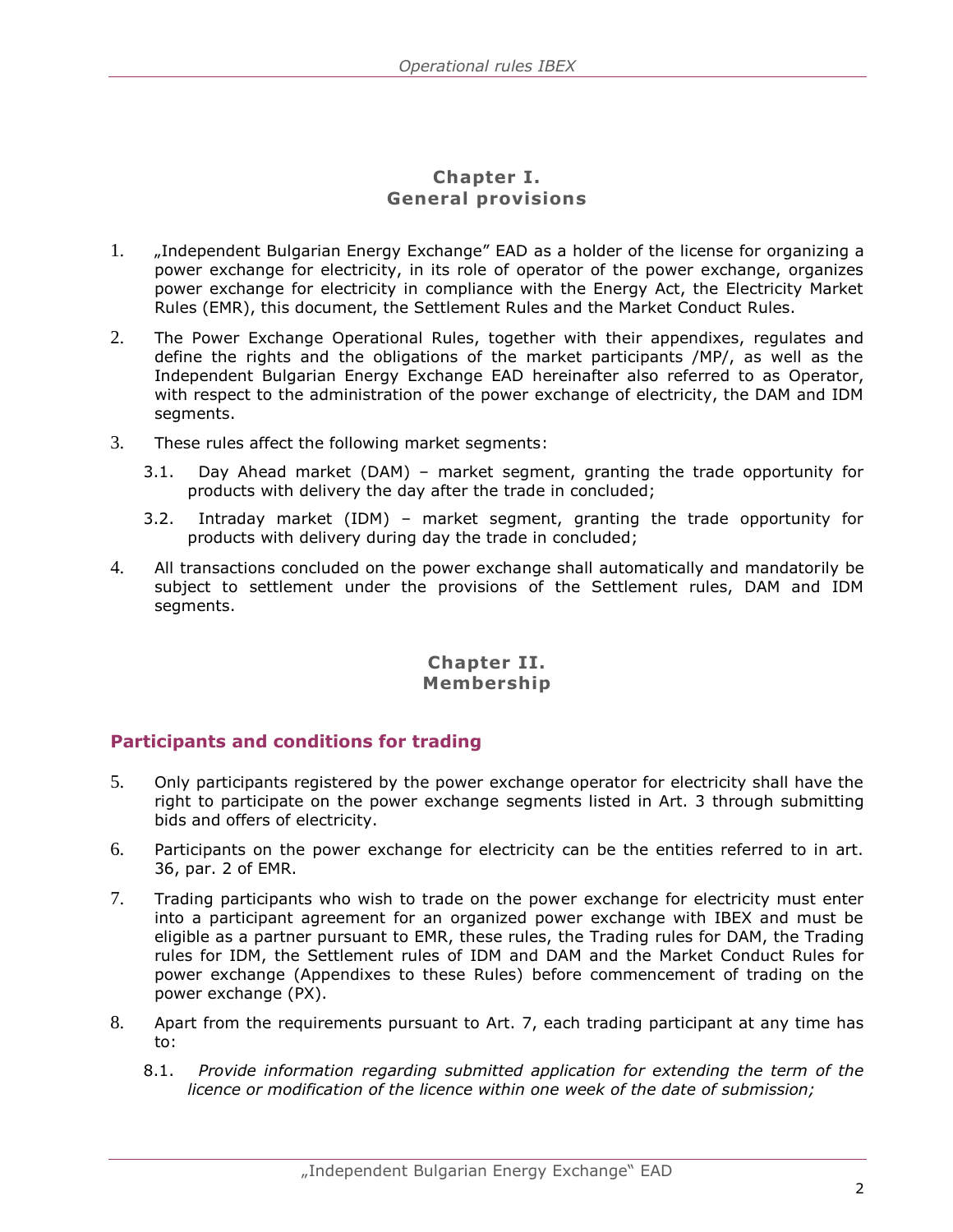- 8.2. *Obtain, maintain and comply with all licenses, agreements and rules required by applicable law in order to be able to trade on the power exchange and fulfil its obligations pursuant to them;*
- 8.3. *Have nominated persons responsible for trading on the power exchange, pursuant to the current Rules.*
- 9. The trading participant must have entered into a balancing agreement with a balancing group coordinator or with the Independent Transmission Operator. In case of change in the above circumstances, the trading participant shall promptly inform IBEX. In case the trading participant fails to comply with this requirement the Operator has the right to suspend the trading participant from the market with immediate effect.
- 10. The power exchange operator may require the trading participant to provide information about its agreement with the respective balancing group coordinator or with the Independent Transmission Operator and the trading participant has to provide the information not later that one day after it is required by the Operator.
- 11. Additional rights and obligations of the trading participant regarding trade on the power exchange are provided in the Participant agreement, the Trading rules for DAM, the Trading rules for IDM, the Settlement Rules and the Market Conduct Rules as well as the ETR and the Energy Act.

#### <span id="page-3-0"></span>**Registration procedure**

- 12. Trading participants shall submit an application for registration on the power exchange for electricity, IDM and DAM segments, as per template published on the website of the power exchange operator.
- 13. The application for registration on the power exchange for electricity shall contain at least the following information:
	- 13.1. Full name of the applicant, VAT identification №, unified identification code set by the Registry Agency*;*
	- 13.2. Registered address and contact address of the applicant;
	- 13.3. *Data about the person/s representing the applicant;*
	- 13.4. *Data about the license held by the applicant pursuant to the Energy Act if such is required and its validity period;*
	- 13.5. *Information about the market segment/s (Day ahead or Intraday) on which the market participant will trade;*
	- 13.6. *Data about the persons responsible for trading for the respective market segment, the responsible for settlement and collateral;*
	- 13.7. *Information on the balancing conditions of the applicant and membership in a balancing group;*
	- 13.8. *A Certificate for a VAT registration;*
	- 13.9. *A Certificate of good standing on court registration;*
	- 13.10. *An application for participation in training for operating with the electronic trading system (an appendix to the registration application);*
	- 13.11. *Trading currency (BGN/EUR), for trading on the DAM segment;*
	- 13.12. *Category of the applicant in accordance with Art. 100 of the Energy Act;*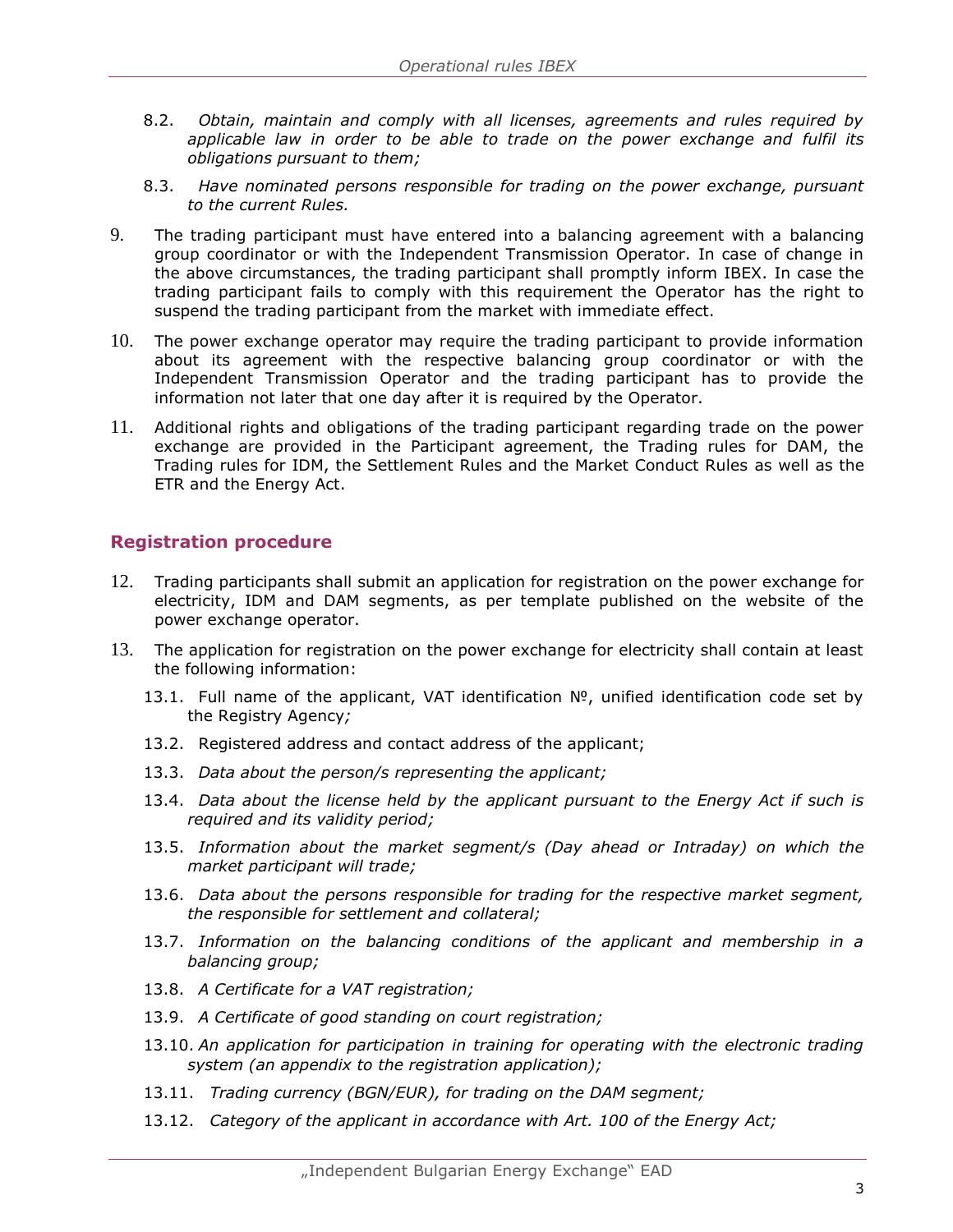- 13.13. *Data about the person/s responsible for REMIT reporting on behalf of the company, as well as the company ACER code;*
- 13.14. *The tariff selected by the applicant for the relevant market segment;*
- 13.15. *Short name of the applicant company which will be used in the ETS;*
- 13.16. *Declaration that the applicant will purchase electricity for the purposes of their own consumption<sup>1</sup> .*
- 14. Following the completion of the application and the appendices the set of documents is to be sent to e-mail: application@ibex.bq or to the company address for communication in accordance to Art. 73.1.
- 15. The power exchange operator shall process the registration application within 5 /five/ working days following the date of receipt.
- 16. The application is verified for compliance with the requirements of Art. 13 and if an irregularity is detected, a message is sent to the applicant's e-mail address, for remedying the irregularities within 5 /five/ working days. The term indicated in Art. 15 is deemed as such as of the date the irregularities have been remedied by the applicant.
- 17. If within the term in Art. 16 the applicant does not address the irregularities, the application shall not be processed by the operator and the file will be terminated. The applicant will be notified that the application is no longer subject to consideration.
- 18. The power exchange operator may require additional documents or additional information if this is required for clarifying certain circumstances regarding legal status, financial stability, organization, technical systems, level of experience and competence and other issues for evaluation of the applicant. The term for processing the application is deemed as such as of the date the additional information has been submitted. The power exchange operator may require information from third parties as well.
- 19. IBEX shall only admit applicants that considers fit and proper to become Participants and, in the reasonable opinion of the power exchange operator, are not exposing the market operator to any reputational and financial risks. In the event of rejecting an application, the reasons for this shall be expressed in writing to the Participant and the National Regulatory Authority.
- 20. The market participant registration application is deemed approved by the power exchange operator by providing an Agreement for Participation in the organized power exchange for electricity pursuant to EMR to the email address specified by the applicant in the application form under Art. 13. If the market participant has already signed Participation agreement for other market segment, the power exchange operator is sending an Annex to the Participation agreement with new Appendix 1 (Authorization request) for the trading and settlement and collateral responsibles for the respective market segment. After receiving the agreement or the Annex, the respective market participant shall sign the agreement or the Annex and send it back to the official post address of the power exchange operator. If the Participation Agreement or the Annex has not been signed by the market participant within one month after receiving it, the registration procedure shall be deemed terminated.
- 21. Upon signing the agreement or the annex under Art. 20 the persons authorized by the applicant to act as responsible for trading in compliance with the registration application are obliged to take a training course for operating with the electronic trading system

ł

 $<sup>1</sup>$  The declaration must be filled in only by electricity consumers, aiming at "obligation to the society fee"</sup> collection and the respective excise. IBEX will not verify by whom or where the electricity traded on the exchange, IDM and DAM segments is being used and won't use this information for any other purposes.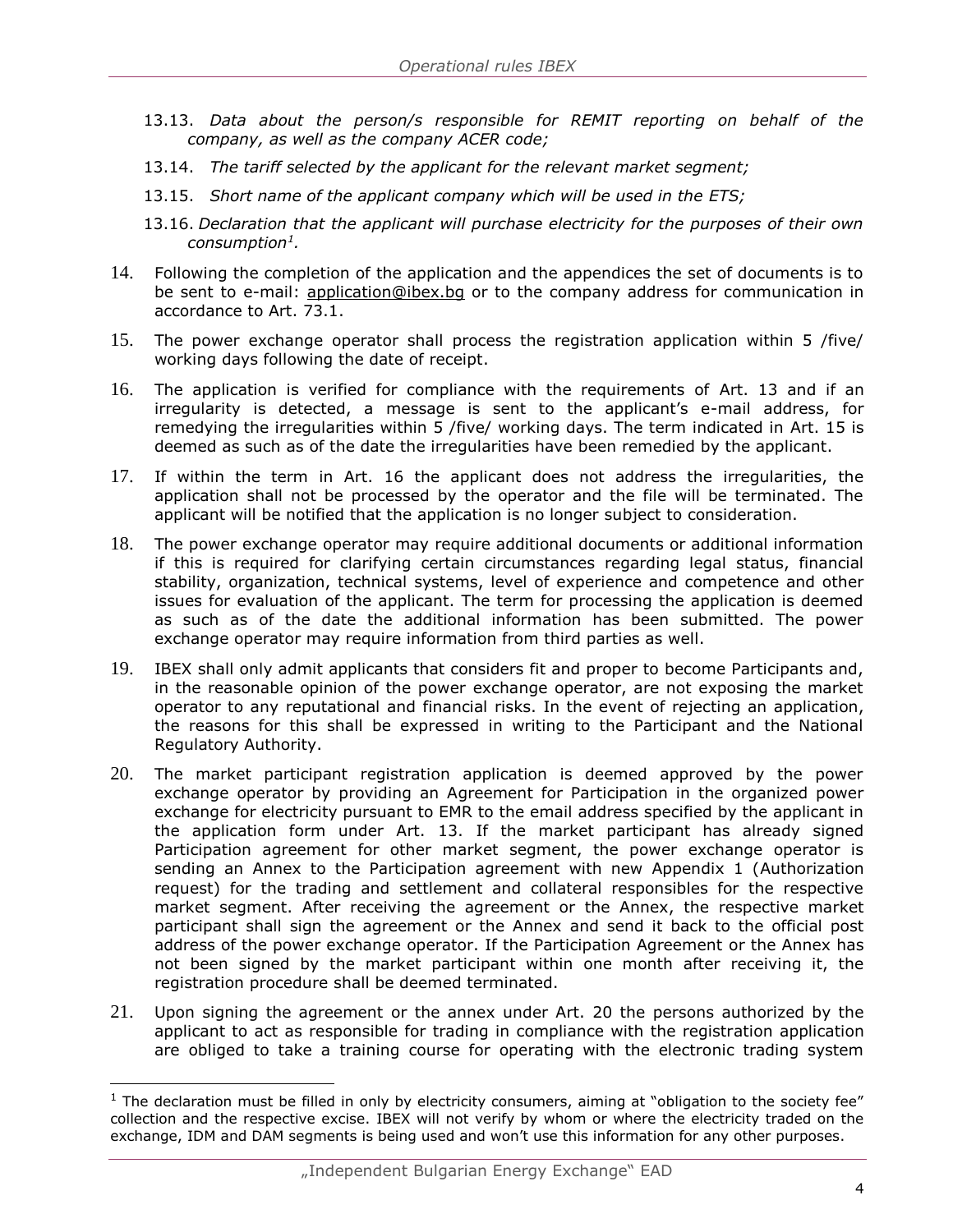(ETS) and introduction to these rules, the Settlement Rules and the Market Conduct Rules for which the respective persons responsible shall obtain a certificate. The application for participation in trading is an appendix to the registration application under Art. 13.

- 22. By signing the Participation Agreement or the Annex under Art. 20, the market participant shall immediately pay all the required fees and the initial collateral in accordance with Annex №2 of the Participation Agreement. If within one month from the signing date of the Participation Agreement or the Annex, the relevant market participant has not fulfilled the obligation to pay all required fees and the initial collateral, the Participation Agreement shall be deemed terminated.
- 23. Upon providing the collateral under Art. 21, in compliance with the Settlement Rules and obtaining a certificate by the persons responsible for trading who are authorized by the applicant to trade on their behalf, the applicant for participation in the power exchange for electricity is entered into the register of participants of the power exchange with status 'active', thus acquiring a right to send bids for sale and bids for purchase through the authorized for this responsible person.
- 24. The operator of the power exchange for electricity shall provide access to the trading systems to each person who has obtained a certificate in accordance with Art. 21.

#### <span id="page-5-0"></span>**Persons responsible for trading**

- 25. Each trading participant needs to nominate at least two persons responsible for trading for each market segment who shall be responsible for the market operations on behalf of the trading participant on the relevant market segments. These persons should possess a certificate of successful training for the relevant ETS. Unless agreed otherwise with the power exchange operator, the persons responsible for trading shall have full access to the electronic trading system regarding the trading portfolio of the trading participant. Each trading participant guarantees that the persons responsible are fully authorized to represent them before IBEX on all issues related to their participation in the power exchange.
- 26. After IBEX receives a written notification by the trading participant for change of some of the already determined responsible persons, IBEX shall promptly terminate access of the previous Person responsible for the electronic trading system and send a written confirmation. The trading participant shall remain bound and liable for all actions and omissions regarding power exchange trading on segment/s Day ahead and Intraday within the period, in which the responsible for trading Person had access to the electronic trading system until the time when IBEX confirms in writing that the access of the respective Person has been terminated.
- 27. The communication with respect to the participation of the market participant on any of the market segments operated by the power exchange operator, should be carried out by the persons responsible for trading, settlement and collateral or by the official representatives of the market participant.

# <span id="page-5-1"></span>**Other obligations**

28. Each trading participant registered on the power exchange shall be obliged to promptly notify the power exchange operator for any changes that have occurred, both factual and legal, which can affect the ability of the respective participant to meet their obligations in compliance with the requirements of EMR, the Participation Agreement, this document,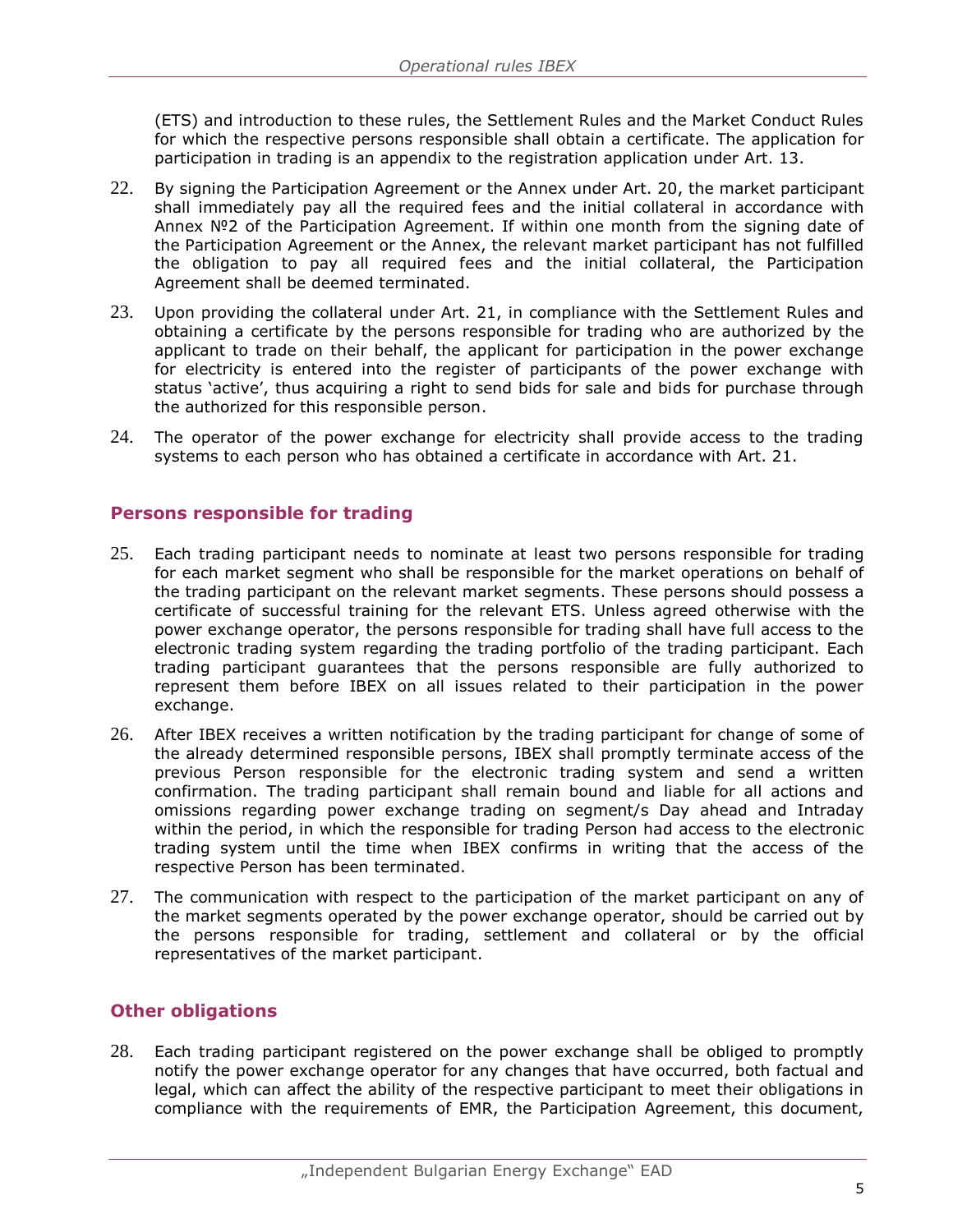the Trading rules for DAM, the Trading rules for IDM, the Settlement rules and the Market Conduct Rules.

29. Each trading participant agrees that the name of the company, address, contact persons as well as telephone numbers, email addresses and contact addresses are public information and may be used, provided and published by the power exchange operator for the purpose of its business.

#### **Chapter III.**

**Suspension, Termination and Withdrawal from the power exchange for electricity, IDM and DAM segments. Termination of registration.**

#### <span id="page-6-0"></span>**Suspension and termination**

- 30. The power exchange operator shall have the right to suspend and/or terminate the participation of a trading participant from segments IDM and/or DAM, part of the power exchange market.
- 31. The Operator suspends the trading participant from the DAM and/or IDM upon the following conditions:
	- 31.1. The trading participant does not comply with the obligations pursuant to the Energy Act, the EMR or another legislative act, which is relative to the participation of the market participant on the Day ahead and/or Intraday market segment, part of the organized power exchange*;*
	- 31.2. The trading participant does not comply with the current Rules and/or the Appendices to it;
	- 31.3. The trading participant does not meet the requirements for registration on the organized electricity exchange, stated in the Energy Act, the EMR and/or the current Rules and the Appendices to it due to a change in the circumstances for which he has duly notified the Operator.
- 32. Upon establishing of any of the circumstances listed in Art. 32 the power exchange operator shall officially notify the trading participant about the infringements and shall indicate a reasonable term, not longer than 3 (three) business days, for remedy of the breach, after which if no action is taken by the trading participant he shall be suspended from the both the market segments, DAM and IDM.
- 33. After the term indicated in Art. 33 if no action is taken by the trading participant, the power exchange operator shall suspend the trading participant thus terminating their access to the electronic trading systems for power exchange trading and respectively the ability for participation in the power exchange sessions. The Operator shall restore the access to the electronic trading systems within 3 (three) working days after the participant has remedied his infringement as requested by the Operator.
- 34. The Operator shall officially notify the market participant of the fact that the later has been suspended from the organized electricity exchange, IDM and DAM segments, and shall indicate a new reasonable term for remedy, not longer than 3 (three) business days, of the circumstances under Art. 32, after which IBEX shall proceed to termination of the Agreement for participation according to Art. 37.
- 35. In cases when the normal functioning of a market segment is endangered, and/or in case of repetition of the breach and/or in case of formal breach, which could not be remedied by the successive actions from the market participant side, the Operator has the right to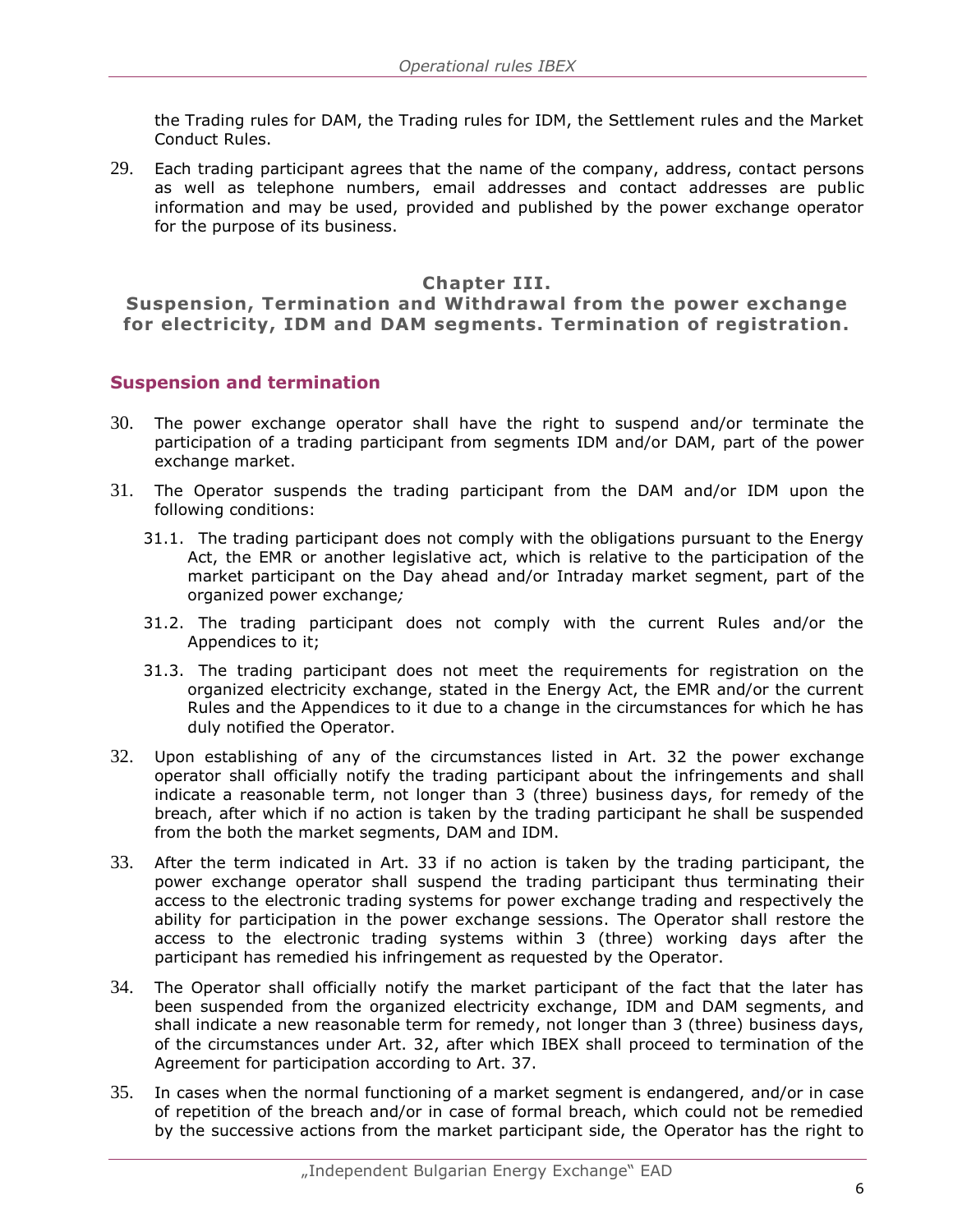suspend the trading participant from that segment before the notification under Art. 33 and also to delete the orders submitted by the trading participant into the relevant system for purchase or sale of electricity.

- 36. The Operator has the right to terminate the participation of a trading participant from the DAM and/or IDM segments upon the following conditions:
	- 36.1. *In the term indicated by the Operator according to Art. 35 the trading participant has not taken any action to remedy the breaches under Art. 32 for which he has been suspended from the market.*
	- 36.2. *A decision from EWRC has entered into force for revocation of the licence of the trading participant, as this licence is required for the registration on the organized electricity market.*
	- 36.3. *The market participant does not comply with the registration requirements, included in the Energy Act, EMR and/or the current document and its Appendixes, for which the Operator has not been informed.*
	- 36.4. *Upon repetition of the breaches and/or formal breach, which could not be remedied by the successive actions from the market participant side, after which the market participant has been suspended according to the Art. 36 provisions.*
- 37. Upon the conditions of Art. 37.1 and after the expiry of the period under Art. 35 upon failure to comply with the requirements of the Operator, IBEX terminates the participation of the trading participant from the organized market, IDM and DAM segments, and also notifies the trading participant by providing the exact date of the exclusion. The Operator notifies also all the other registered market participants, as well as the "Electricity system operator" EAD (ESO EAD).
- 38. Upon the conditions of Art. 37.2, Art. 37.3, Art. 37.4, IBEX immediately terminates the participation of the trading participant from the organized market, IDM and DAM segments, effectively from the exact date of the decision of EWRC for revocation of the licence of the trading participant, or from the date of the repeated breach respectively. The operator notifies the trading participant officially, as well as all the other registered market participants, as well as the ESO EAD.
- 39. Termination of a participant from the power exchange, DAM and IDM segments, shall be promptly reflected in the trading participants' register. The Operator shall notify all the registered market participants, using the indicated in the application form addresses of the trade responsibles
- 40. Where termination is applied, the participant shall have the right to start a new registration procedure not sooner than 6 (six) months following the date of suspension.
- 41. From the date indicated in Art. 38 and Art. 39 the Operator terminates the access of the trading participant to the trading system/s.
- 42. The Agreement under Art. 20 shall be deemed terminated when all financial obligations under the Settlement rules for day ahead and Intraday market segments are met.

#### <span id="page-7-0"></span>**Withdrawal**

43. A participant on the power exchange for electricity, DAM and IDM segments, shall have the right to withdraw from the power exchange on the basis of a written application sent at least 10 (ten) working days before the date on which the power exchange operator has to terminate the registration.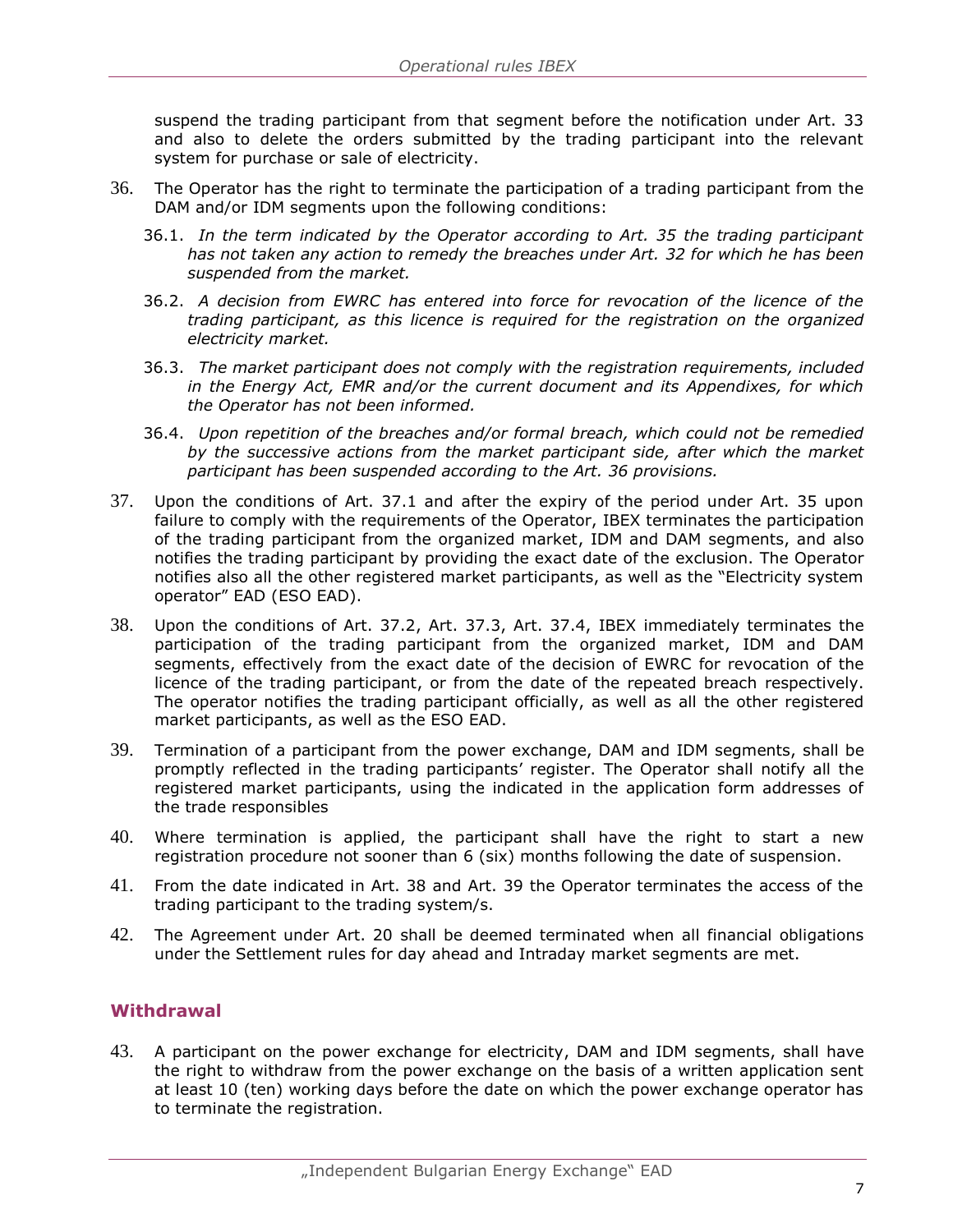44. The power exchange operator processes the application under Art. 44 within 5 / five/ working days.

### <span id="page-8-0"></span>**Registration termination**

- 45. Termination of registration and the change in the trading participants' register shall be done following a written notification to the participant on the power exchange for electricity and settling mutual obligations by the date of termination of the participation.
- 46. The Agreement under Art. 20 shall be deemed terminated when all financial obligations under the Settlement rules DAM and IDM market segments are met.

#### **Chapter IV. Trading**

#### <span id="page-8-1"></span>**Trading systems**

- 47. Trading on the power exchange for electricity, DAM and IDM segments, is performed via Electronic trading systems.
- 48. For participating on each of the market segments, each Market participant has:
	- 48.1. *Basic Portfolio – which is activated during the process of the power exchange*  registration and immediately after the payment of the applicable fees and collateral *within a period of (5 working days);*
	- 48.2. *Additional portfolios - each additional portfolio can be activated through submission of an application by any trading participant with activated basic portfolio and payment of the respective fee for each portfolio in accordance with the applicable Tariff of Fees. The additional portfolio enables the respective trading participant to submit separate offer from any portfolio for each auction session, as the obligations as a result from the realized trading, the amount of collaterals and the nominations are calculated in total for the relevant trading participant, regardless of the number of portfolios. Each additional portfolio is being activated within 3 working days after the submission of the application and payment of the applicable fee.*
- 49. The electronic trading systems are with limited and non-transferrable access. The persons responsible for trading, authorized by each trading participant to submit bids on their behalf, shall receive the necessary for accessing the systems accounts with user name and activation link, sent to the e-mail addresses provided by the persons responsible for trading, where the access to the ETS is to be effectuated through the two factors authentication (2FA) process. The detailed description of 2FA process is incorporated into the ETS User Guide for the relevant market segment, published on the official web site of the Operator.

#### <span id="page-8-2"></span>**Products**

50. The products permitted for trading for each market segment of the power exchange are listed and described as an Appendix to each of the Trading Rules - for DAM and IDM.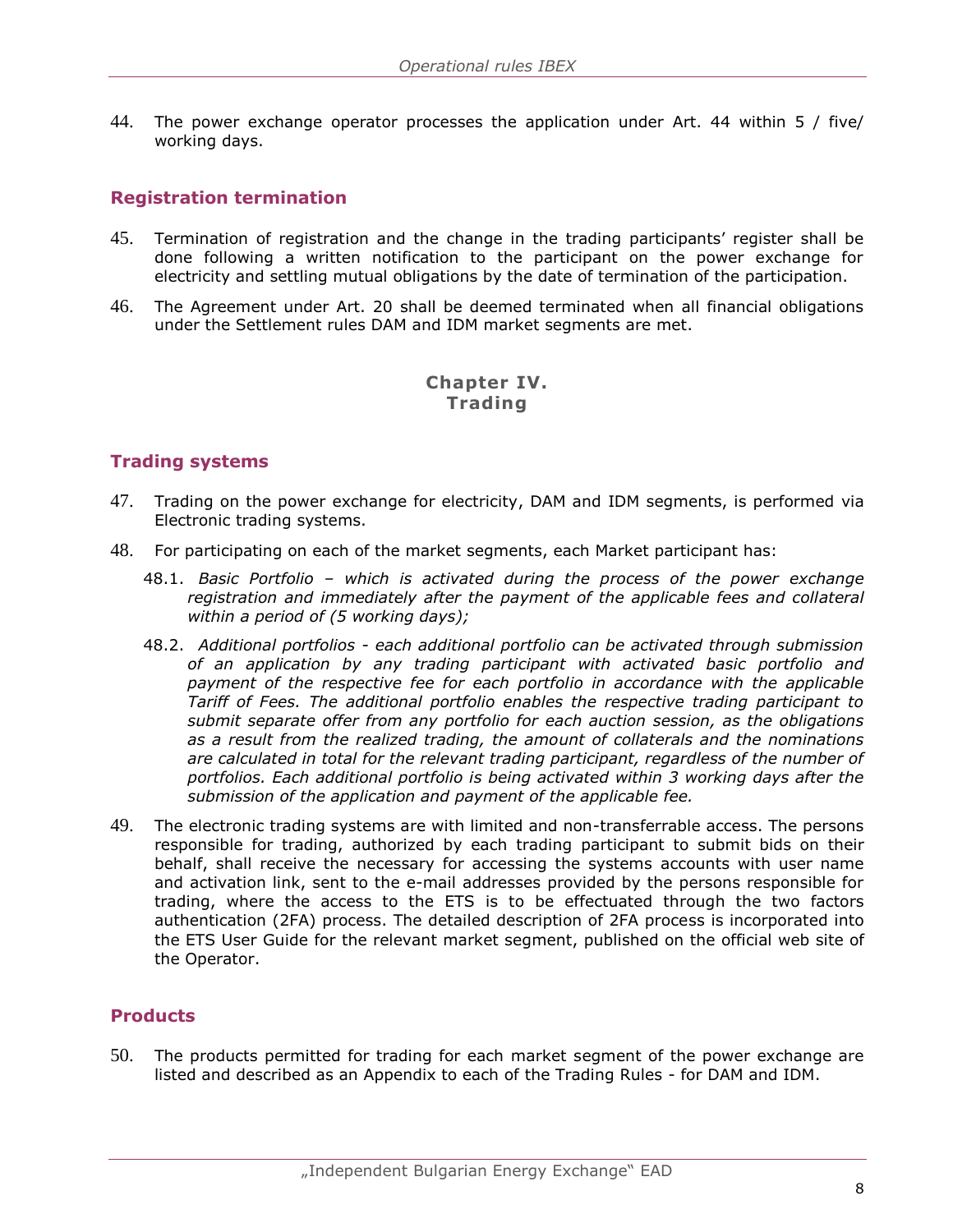#### <span id="page-9-0"></span>**Delivery zone**

51. The delivery resulting from the transaction concluded on the power exchange, DAM and IDM segments, is to be effectuated in the Bulgarian market zone only.

#### **Chapter V. Fees and settlement**

#### <span id="page-9-1"></span>**Fees and settlement**

- 52. In order to fulfil its functions on organizing a power exchange for electricity, IBEX collects the following fees:
	- 52.1. **Participation fee** a single fee payable by trading participants upon registration on the power exchange (in BGN).
	- 52.2. **Annual fee** payable each year by trading participants registered on the power exchange (in BGN).
	- 52.3. **Turnover fee** a fee on the quantity traded which is payable by each trading participant upon conducting transactions on the power exchange (in BGN/MWh).
	- 52.4. **Settlement fee** a fee on the quantity traded which is payable by each trading participant upon conducting transactions on the power exchange (in BGN/MWh).
		- 52.5. **Additional portfolio fee** a fee applicable upon registration of the additional portfolio for the needs of the registered market participant besides the one provided together with the market segment registration.
		- 52.6. **Training fee** a fee applicable on each market participants representatives taking part in the mandatory trainings performed by the Operator for trading authorization on each market segment.
	- 52.7. **Trade cancelation fee** a fee applicable on each request for trade cancelation.
	- 52.8. **REMIT reporting fee** a fee applicable on the reporting activities for each market segment and registered participant.
- 53. Financial relationships arising between IBEX and the trading participant in connection with trading on the power exchange for electricity are in BGN and are governed in a separate document - Settlement rules, IDM and DAM segments, Appendix to this document. The exchange of information, related to the settlement and collaterals on the IDM and DAM segments, between the market participants and the Operator has to be performed from the trading and settlement and collateral representatives, as well as from the official representatives of the participant's legal entity.

#### **Chapter VI. Market surveillance**

#### <span id="page-9-2"></span>**Market surveillance**

54. IBEX at any time shall monitor the market with a view to securing that trading and all activities are in accordance with the Market Conduct Rules and applicable law. IBEX may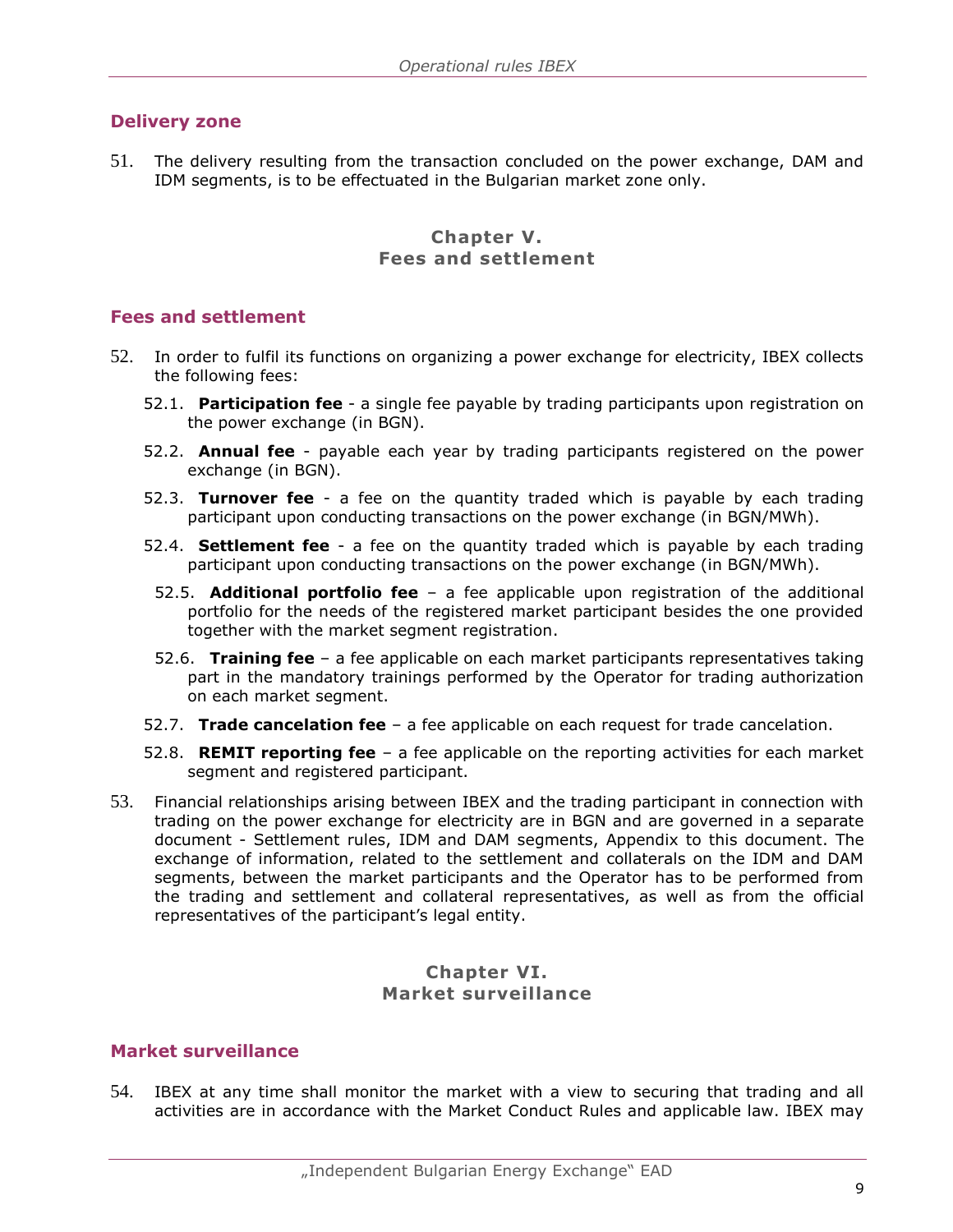investigate the conduct of trading participants as provided in the Market Conduct Rules, as well as to report to the EWRC.

- 55. IBEX at any time may request the trading participant to provide information referring to their activity with respect to the physical and financial aspect of trading conducted on the power exchange.
- 56. In the course of investigations of the activity of the trading participant on the market, IBEX may require information directly from the balancing group coordinator responsible for imbalances of the respective trading participant, as well as from the Electricity System Operator.

#### **Chapter VII. Liabilities and force majeure**

- 57. The power exchange operator and the market participants shall not be liable for failure to comply with its obligations in case of force majeure for the duration of the force majeure.
- 58. As long as the force majeure persists, performance of the obligations and related counterparty obligations shall be suspended. The lapse of obligations in this case does not apply to late payments due before the occurrence of force majeure.
- 59. A party subject to force majeure shall immediately notify the other Party of the circumstances and limitations imposed by them.
- 60. If force majeure continues for as long as that the party has no interest in performing its obligations anymore, it may terminate the affected service without due compensation by making a written notice with acknowledgment of receipt. In this case, the termination does not release the trading participant from its payment obligations incurred prior to termination.

#### **Chapter VIII. Information**

#### <span id="page-10-0"></span>**Ownership rights**

- 61. Information related to the trading, performed through the Electronic trading system shall be exclusive intellectual property of IBEX.
- 62. All intellectual property rights in the information resulting from the Electronic Trading System and on the materials published on the site of IBEX are subject to protection under the current Copyright and Related Rights Act and their unauthorized use constitutes an offense which would lead to administrative and criminal liability in accordance with the Bulgarian legislation in force.

# <span id="page-10-1"></span>**Publicity**

63. IBEX shall have right to use, process, copy, adapt, provide, distribute, sell, transfer, deliver, lease, charge or otherwise treat the information on bids submitted and transactions effected and any other information regarding physical and financial relationships with no confidentiality obligation towards trading participants to the extent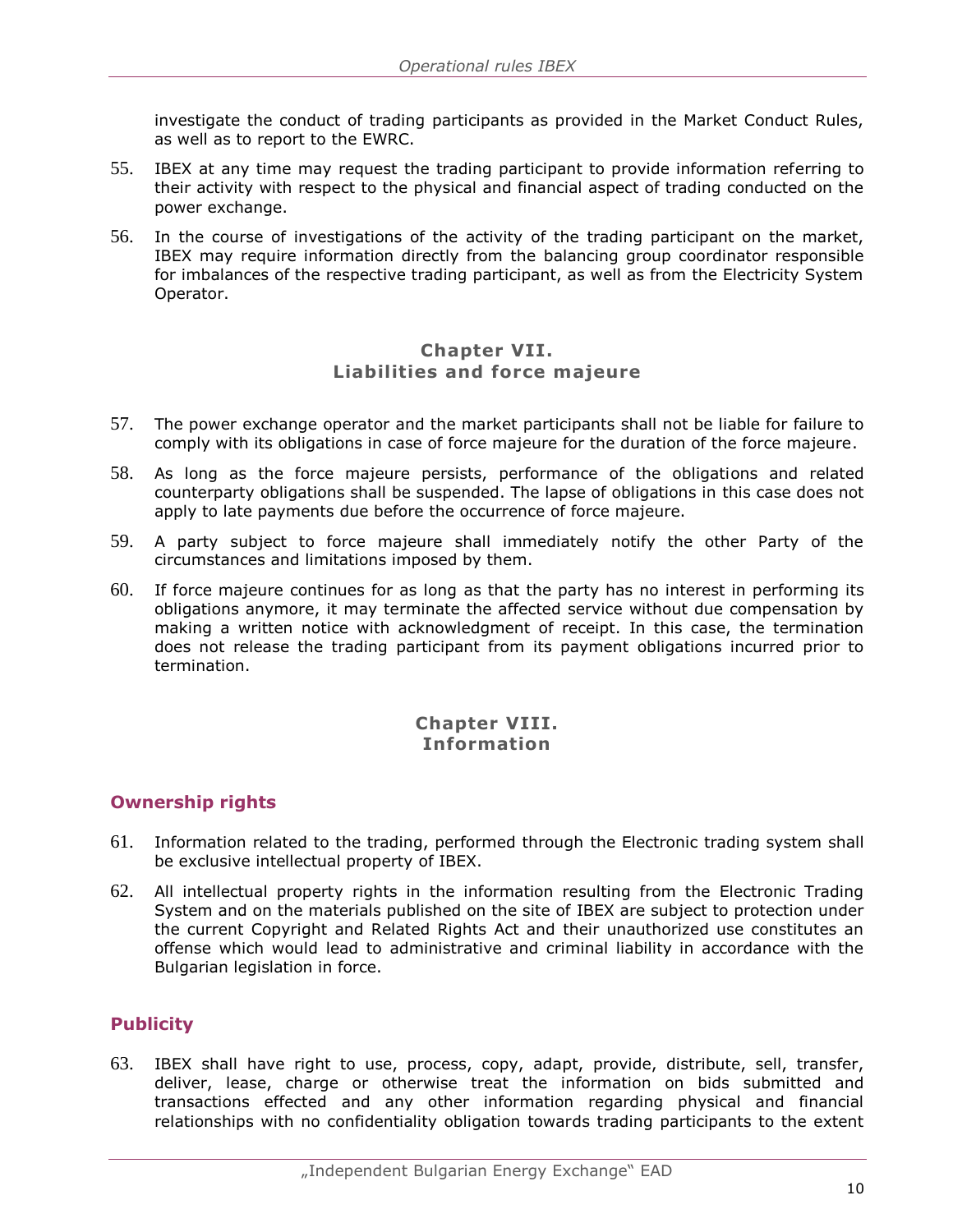that such information does not refer to an individual TP. TPs shall not have the right to remuneration regarding such activities. The power exchange operator provides information to competent authorities and the Electricity System Operator in accordance with applicable law. IBEX shall inform trading participants about providing information to the extent that applicable law provides for this.

64. The power exchange operator shall not have right to disclose information pursuant to Market Conduct Rules.

#### <span id="page-11-0"></span>**Communication**

- 65. Communication in writing between trading participants and the power exchange operator shall be in Bulgarian or in English. Official communication delivered market participants to the Operator shall be in writing and delivered to the contact address of IBEX or sent to the e-mail address provided on the official website of the power exchange operator (www.ibex.bg).
- 66. Official communication from IBEX to trading participants shall be sent to the address or email provided in the application for participation in the power exchange. In case of change in the contact details each trading participant must notify promptly the power exchange operator about this.
- 67. Communication is deemed delivered:
	- 67.1. Where via e-mail on the date on which it is sent.
	- 67.2. Where via physical delivery on the date of delivery to the respective address*.*
- 68. The exchange operator shall have the right to act or rely on communication received through the respective communication channels by a person who IBEX deems to represent the respective trading participant.

#### **Chapter IX. Ancillary provisions**

- 69. The operator of the power exchange for electricity shall conduct their business in accordance with EMR, these rules and their Appendixes or any other applicable law.
- 70. The power exchange operator shall maintain a database of all primary and secondary data concerning trading on the power exchange.
- 71. The power exchange operator provides to all trading participants, at a place convenient for them, the contents of agreements, EMR, these rules and their Appendixes. The power exchange operator provides on its website the following information:
	- 71.1. *Name and address for contact with the operator;*
	- 71.2. *Information for easy and quick contact with the power exchange operator including an e-mail address;*
	- 71.3. *Information on all types of fees collected by the power exchange operator.*
	- 71.4. *Trading participants register.*
- 72. Information, upon introducing new products, is to be published on the official website of the operator no later than 4 (four) days before the trading day when trading with the respective products is possible.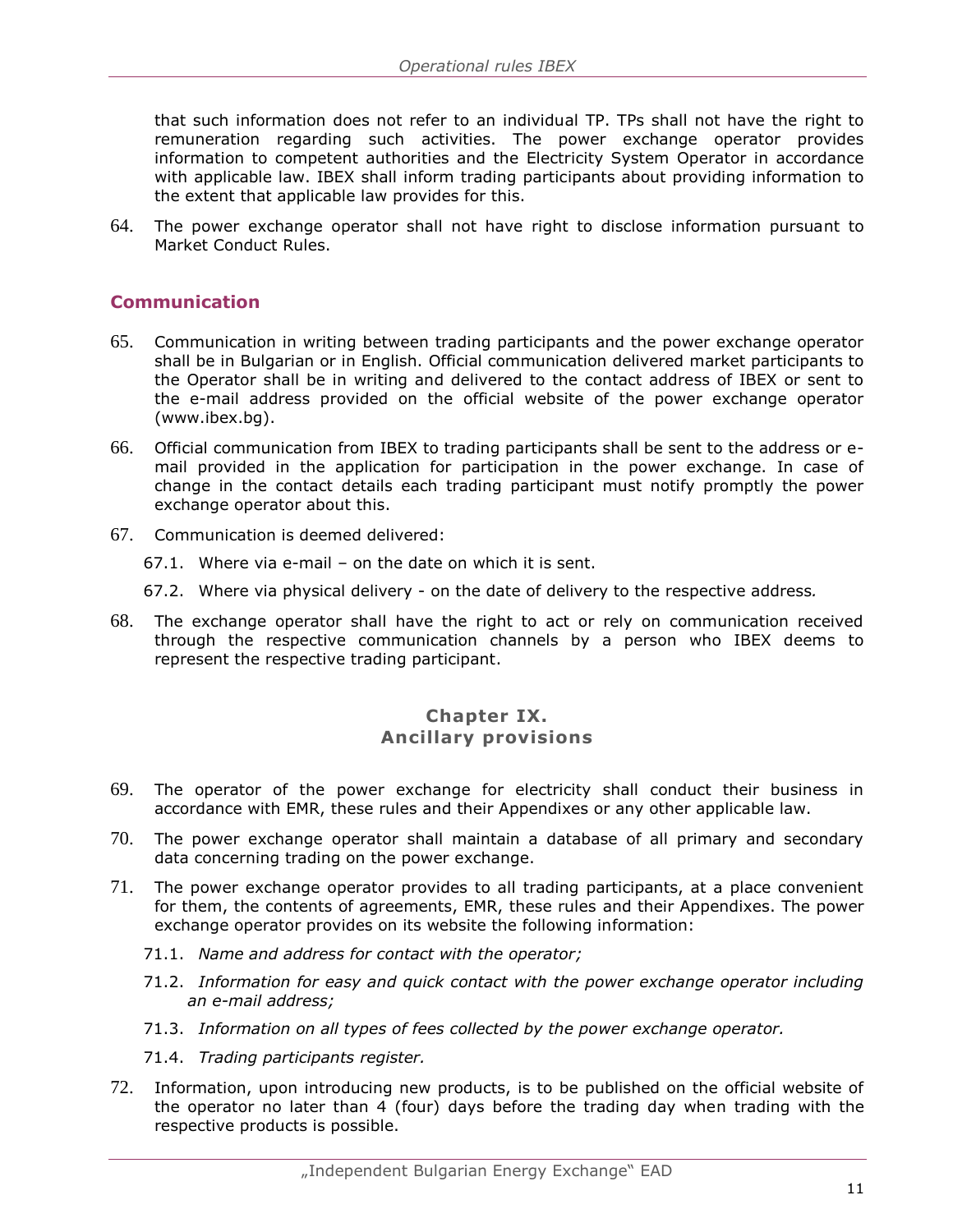73. The power exchange operator may require any information from trading participants related to their participation on the power exchange for electricity in case of clarifying the circumstances related to trading on the power exchange and the requirements of applicable law, these rules and the participation agreement.

#### <span id="page-12-0"></span>**Applicable law**

74. Any claims, disputes or differences that may arise out of or in connection with these rules shall be settled in accordance with current Bulgarian law.

#### <span id="page-12-1"></span>**Amendments in the rules**

- 75. All amendments in this document shall take effect upon a 7 (seven)-day notice.
- 76. Substantial changes to this document shall be subject to discussion with stakeholders.
- 77. Irrespective of the provisions of Art. 76 and Art. 77 an amendment to these rules may be done with immediate effect following notification to trading participants:
	- 77.1. Where required by applicable law*;*
	- 77.2. Where amendments are needed to ensure correct and effective operation of the power exchange*;*
	- 77.3. Where amendments are related to removing mistakes in the rules*;*
	- 77.4. Where amendments come as a result of changes in the rules and procedures applicable for members of PCR, XBID and MRC*;*
	- 77.5. Where amendments are of editorial nature and do not lead to substantial changes*;*
	- 77.6. Where amendments come as a result of launching new products*.*

#### <span id="page-12-2"></span>**Entry into force**

78. These rules shall take effect in seven /7/ days after their publication on the power exchange operator's website.

#### **Chapter X. Concluding provisions**

- 79. The current Rules and the Appendices to them are applicable for all trading participants who have signed Agreement for participation before the date of entry into force of the current document.
- 80. These rules have been produced in Bulgarian and English languages, but the legally binding version is the Bulgarian one.
- 81. Trading participants, registered as of the moment of entry into force of these Rules on the Day ahead market are required to submit application form for participation on the Intraday market, if they are willing to participate on it. The application shall be complementary to the application for participation on the day ahead market.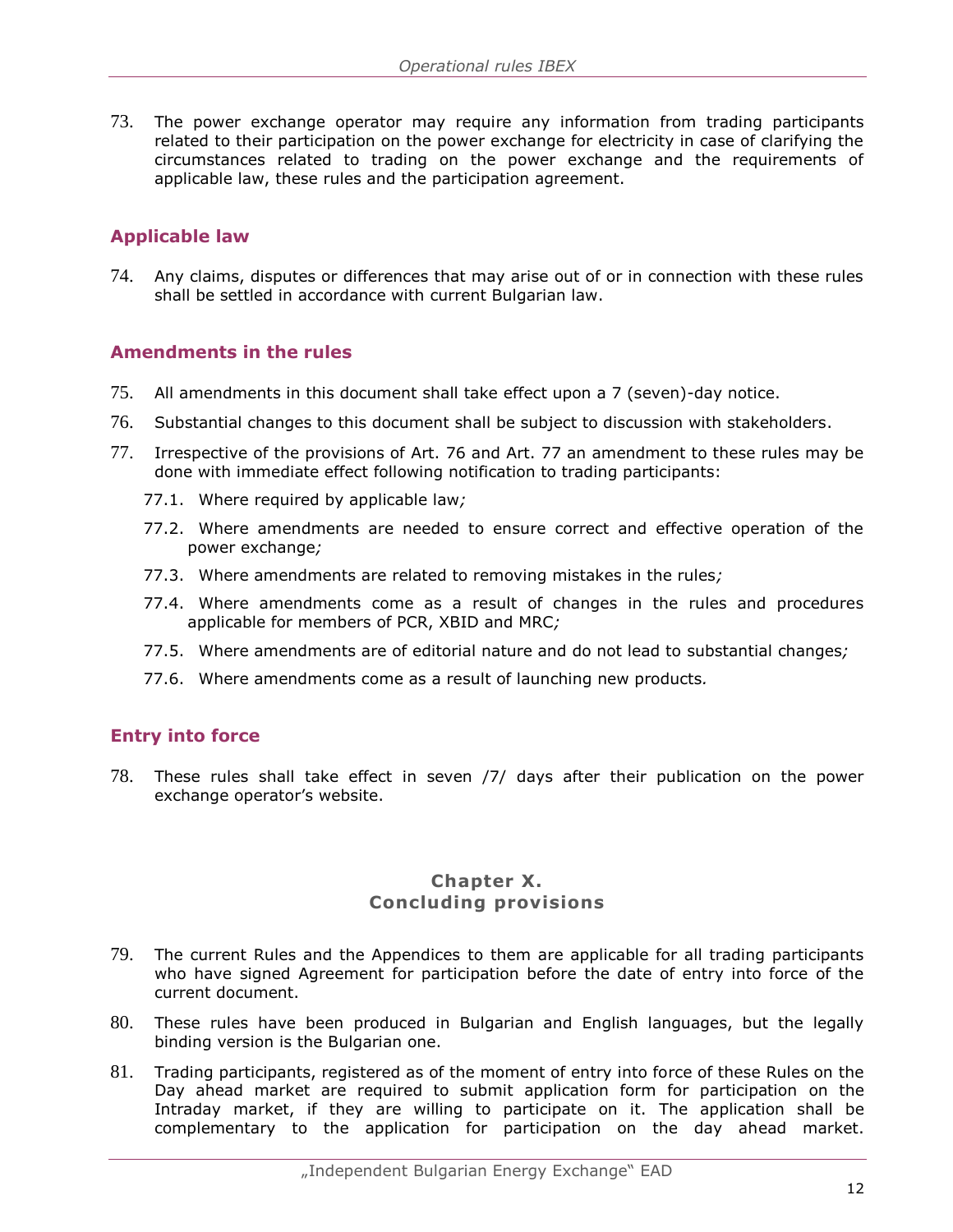<span id="page-13-0"></span>

ł

**INDEPENDENT BULGARIAN ENERGY EXCHANGE** YOU SELL, WE DELIVER CONFIDENCE



- **Balancing group coordinator** a licensed company, part of the register of balancing group coordinators in ESO EAD, which undertakes responsibility for balancing of its balancing group members.
- **DAM**  Day Ahead market;
- **Day D** a delivery day when physical delivery is done.
- *Day D* a delivery day, when physical delivery is effectuated.
- **Day D-1** a trading day, during which bids are submitted by trading participants and transactions on the power exchange are effectuated. It precedes the delivery day.
- *Day D-1* a trading day, during which, bids are submitted by trading participants and transactions on the power exchange are concluded. It precedes the delivery day.
- **Electricity System Operator EAD (ESO EAD)** a company holding licenses under art. 39, par. 1, item 2 and item 6 of the Energy Act.
- **Electronic trading system** the trading system used for administering the process of submitting bids and calculation of results from trading on the power exchange. The electronic trading system is owned and operated by Nord Pool  $AS<sup>2</sup>$  for the IBEX purposes, as an operator of the power exchange, under an agreement which is signed between the parties for provision of the relevant service.
- *EMR*  Electricity market rules, secondary legislation approved by the National Regulatory Authority (EWRC)
- **Energy and Water Regulatory Commission (EWRC)** the regulatory body that issues licenses for the activities referred to in art. 39 of the Energy Act.
- **Euphemia**  an algorithm owned by the Price Coupling of Regions operated according to publicly announced procedures.
- **Euphemia algorithm coordinator –** a power exchange operator, which during the day set is leading in the process of calculation the results of the auction session of the MCR price coupling through the Euphemia algorithm.
- **Financial day** each public working day, when banks in the territory of Bulgaria perform their common business.
- **Hourly interval** the interval between two consecutive hours of 60 (sixty) minutes duration.

<sup>2</sup> *. Nord Pool operates the leading power market in Europe, providing opportunities for trading both in the day-ahead and intraday markets. 380 companies from 20 countries trade on Nord Pool Spot's markets in the Nordic and Baltic regions, as well as in the UK market N2EX.*